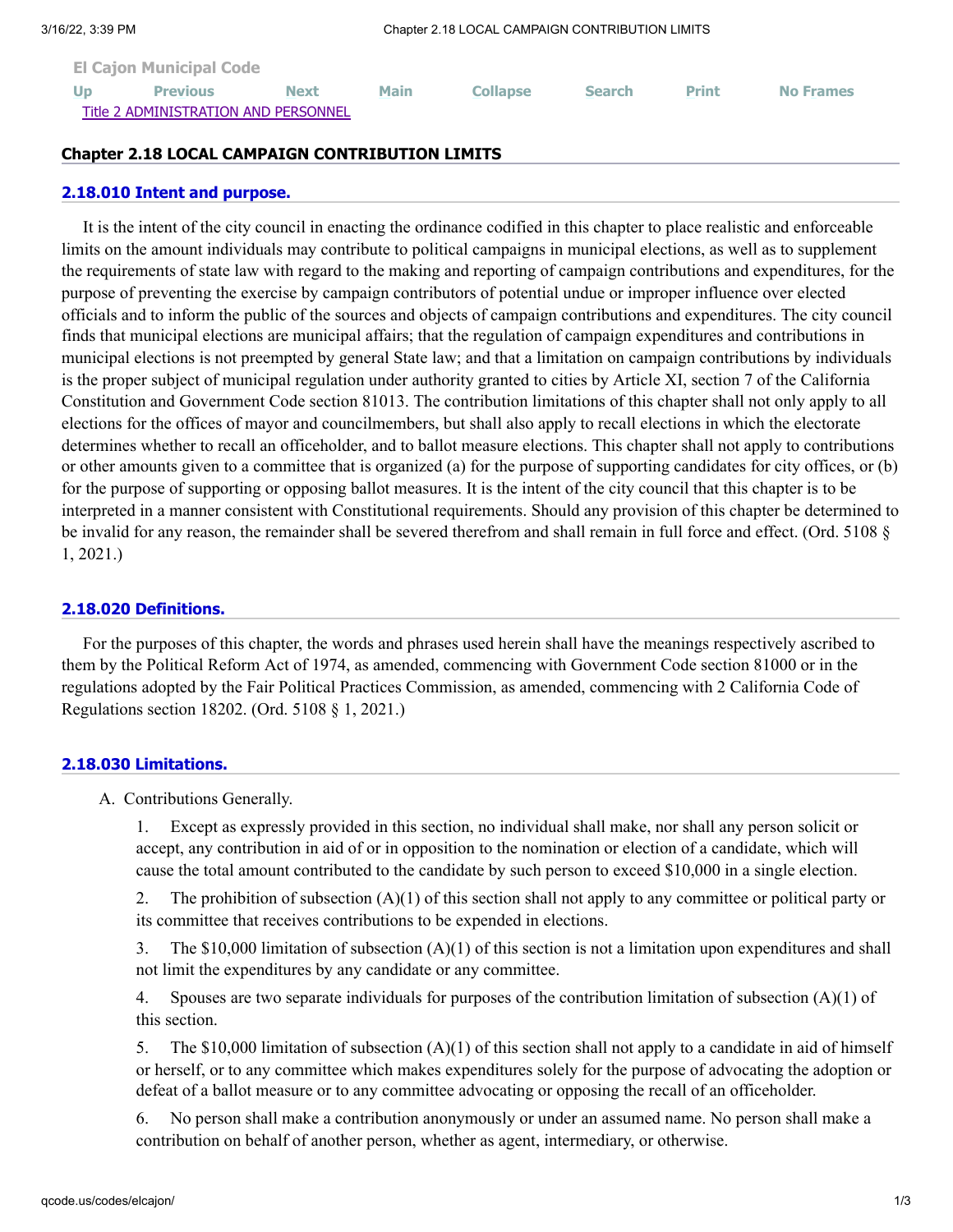#### 3/16/22, 3:39 PM Chapter 2.18 LOCAL CAMPAIGN CONTRIBUTION LIMITS

7. Contributions are not permitted to be retained by a candidate or any committee when received from anonymous sources or from persons who do not consent to having their name made known. Any such contributions shall be refunded to the donor (if known) or (if unknown) shall be turned over to the city clerk and deposited to the city's treasury, in any event within 72 hours of receipt.

8. The \$10,000 contribution limitation of subsection (A)(1) of this section shall be adjusted in January of every year to reflect any increase or decrease in the Consumer Price Index. Those adjustments shall be rounded to the nearest one hundred dollars (\$100) for the San Diego region (CPI-U), from the U.S. Bureau of Labor Statistics.

B. Prohibited Activities.

1. No officer, employee, agent or attorney or other representative of a person covered by this subsection shall aid, abet, advise, or participate in a violation of this section.

2. No person shall knowingly accept a payment or contribution made in a violation of this section.

3. If a candidate's campaign treasurer is offered a contribution that would be in excess of the limitation the treasurer must refuse the contribution. If, however, a contribution is deposited into the campaign trust account, which is in violation of this section, the treasurer shall report in writing within five days of learning of the illegal nature of the contribution to the city clerk the facts surrounding such contribution. Any such contribution so deposited shall be paid promptly, from available campaign funds, if any, to the city, and shall be deposited in the general fund of the city. (Ord. 5108 § 1, 2021.)

### **[2.18.040 Statements generally.](http://qcode.us/codes/elcajon/view.php?topic=2-2_18-2_18_040&frames=on)**

Subject to Government Code section 81009.5, each candidate and each committee, including all independent committees, shall file as a public record with the city clerk campaign statements showing the amounts of contributions received and expenditures made with respect to such election at the time required by the Political Reform Act of 1974, as amended. (Ord. 5108 § 1, 2021.)

### **[2.18.050 Media exemptions.](http://qcode.us/codes/elcajon/view.php?topic=2-2_18-2_18_050&frames=on)**

The provisions of this chapter shall not apply to any publication or broadcast or to any news story, commentary or editorial distributed through the facilities of a broadcasting station or bona fide newspaper, magazine or other periodical publication. A news story, commentary or editorial is not considered to be distributed through a bona fide newspaper, magazine, or other periodical publication if:

A. Such publication is primarily for distribution to individuals affiliated by membership or stock ownership with the person (other than an individual) distributing it or causing it to be distributed; or

B. Such publication is not primarily for purchase by the public at newsstands or paid by subscription; or

C. The news story, commentary or editorial is distributed by a person (other than an individual) who devotes a substantial part of his activities to attempting to influence the outcome of city elections, or to influence public opinion with respect to matters of city policy or concern. (Ord. 5108 § 1, 2021.)

### **[2.18.060 Suppliers of goods and services—Disclosure of records required.](http://qcode.us/codes/elcajon/view.php?topic=2-2_18-2_18_060&frames=on)**

No person who supplies goods or services, or both goods and services, to a candidate or committee for use in connection with the campaign of the candidate or for or against a measure shall refuse to divulge or disclose to the enforcement authority the record of any expenditures made by the candidate or committee in payment for such goods or services, or both. (Ord. 5108 § 1, 2021.)

#### **[2.18.070 Late filing of campaign statement.](http://qcode.us/codes/elcajon/view.php?topic=2-2_18-2_18_070&frames=on)**